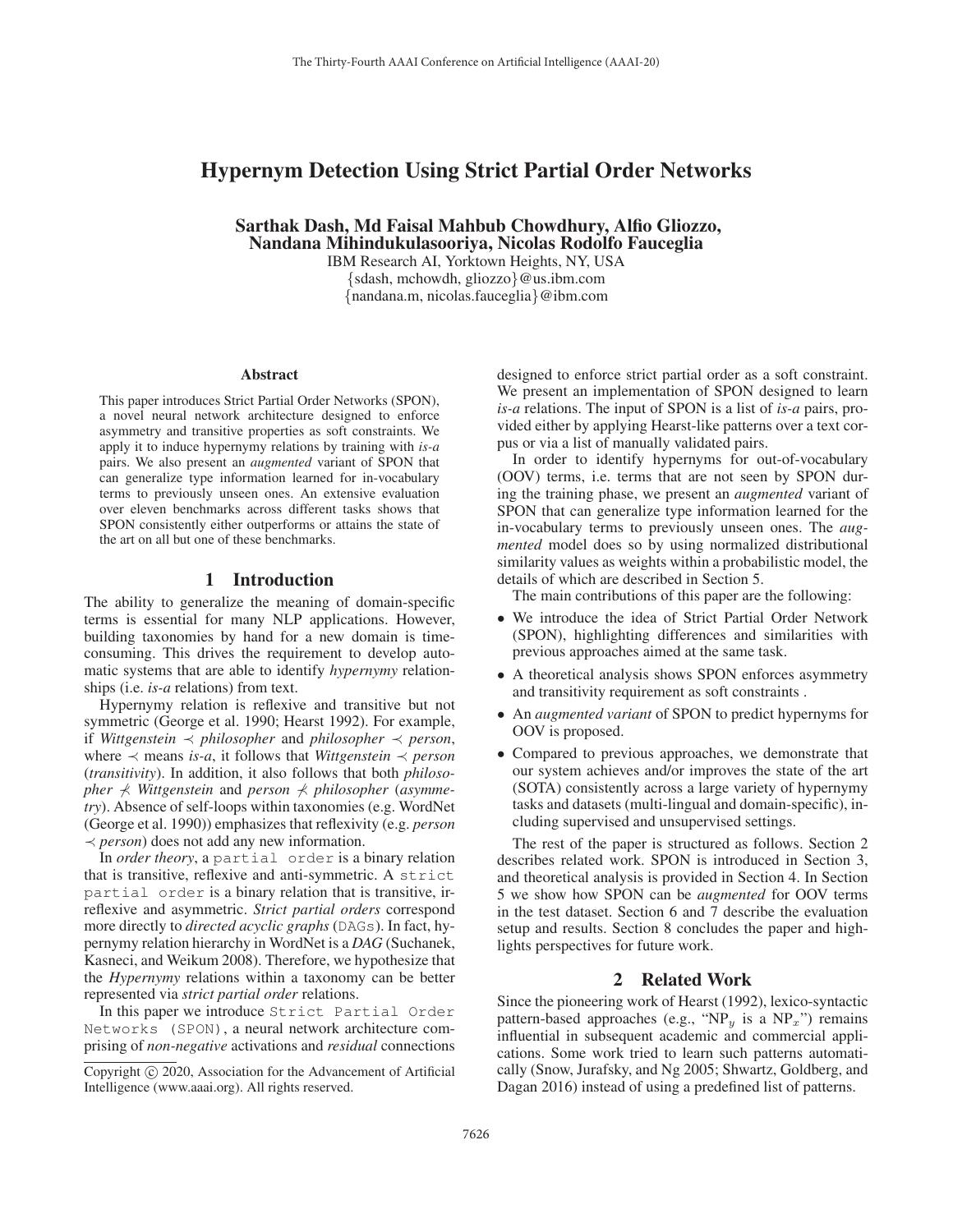Among other notable work, Kruszewski, Paperno, and Baroni (2015) proposed to map concepts into a boolean lattice. Lin and Pantel (2002) approached the problem by clustering entities. Dalvi, Cohen, and Callan (2012) proposed to combine clustering with Hearst-like patterns. There also exist approaches (Weeds, Weir, and McCarthy 2004; Roller and Erk 2016; Shwartz, Santus, and Schlechtweg 2017) inspired by the Distributional Inclusion Hypothesis (DIH) (Geffet and Dagan 2005).

Fu et al. (2014) argued that hypernym-hyponym pairs preserve linguistic regularities such as  $v(shrimp) - v(prawn)$  $\approx v(fish) - v(goldfish)$ , where  $v(w)$  is the embedding of the word  $w$ . In other words, they claimed that a hyponym word can be projected to its hypernym word learning a transition matrix Φ. Tan, Gupta, and van Genabith (2015) proposed a deep neural network based approach to learn *is-a* vectors that can replace Φ.

Recently, Roller, Kiela, and Nickel (2018) showed that exploitation of matrix factorization (MF) on a Hearst-like pattern-based system's output vastly improved their results (for different hypernymy tasks; in multiple datasets) with comparison to that of both distributional and non-MF pattern-based approaches.

Another thread of related work involves the use of graph embedding techniques for representing a hierarchical structure. Order-embeddings (Vendrov et al. 2016) encode text and images with embeddings, preserving a *partial order* (i.e.  $x \leq y$ , where x is a specific concept and y is a more general concept) over individual embedding dimensions using the *Reversed Product Order* on  $\mathbb{R}^N_+$ . In contrast, our proposed neural network based model encodes a *strict partial order* through a composition of *non-linearities* and *residual* connections. This allows our model to be as *expressive* as possible, all the while maintaining strict partial order.

Li, Vilnis, and McCallum (2017) extended the work of Vendrov et al. (2016) by augmenting distributional cooccurrences with order embeddings. In addition, hyperbolic embeddings model tree structures using non-euclidean geometries, and can be viewed as a continuous generalization of the same (Nickel and Kiela 2017). Other recent works have induced hierarchies using box-lattice structures (Vilnis et al. 2018) and Gaussian Word Embeddings (Athiwaratkun and Wilson 2018).

Regarding the recent SOTA, for unsupervised setting where manually annotated (i.e. gold standard) training data is not provided, Le et al. (2019) proposed a new method combining hyperbolic embeddings and Hearst-like patterns, and obtained significantly better results on several benchmark datasets.

For supervised setting, during the SemEval-2018 hypernymy shared task (Camacho-Collados et al. 2018), the CRIM system (Bernier-Colborne and Barriere 2018) obtained best results on English datasets (General English, Medical and Music). This system combines supervised projection learning with a Hearst-like pattern-based system's output. In the same shared task, for Italian, the best system, 300-sparsans, was a logistic regression model based on sparse coding and a formal concept hierarchy obtained from word embeddings (Berend, Makrai, and Földiák 2018);

whereas for Spanish, the best system, NLP\_HZ was based on the nearest neighbors algorithm (Qiu et al. 2018).

In Sections 6 and 7 we compare our approach with all of the above mentioned recent SOTA in both unsupervised and supervised settings, respectively.

# 3 Strict Partial Order Networks

The goal of SPON is to estimate the probability for a distinct pair of elements  $x, y \in \mathcal{E}$  to be related by a strict partial order  $x \prec y$ . A specific instance of this problem is the hypernym detection problem, where  $\mathcal E$  is a vocabulary of terms and  $\prec$  is the *is-a* relation. In this section, we present a SPON implementation, while a theoretical analysis of how the proposed architecture satisfies transitive and asymmetric properties is described in the next section.

An implementation of a SPON is illustrated in Figure 1. Each term  $x \in \mathcal{E}$  is represented via a vector  $\vec{x} \in \mathbb{R}^d$ . In the first step, we perform an element-wise multiplication with a weight vector  $w_1$  and then add to a bias vector  $b_1$ . The next step consists of a standard *ReLU* layer, that applies the transformation  $ReLU(v) = max(0, v)$ . Let us denote these transformations by a smooth function g,

$$
g(\vec{x}) = ReLU(w_1 \otimes \vec{x} + b_1)
$$
 (1)

where ⊗ denote element-wise multiplication.

The final step, as depicted in Figure 1, consists of a residual connection, i.e.

$$
f(\vec{x}) = \vec{x} + g(\vec{x})\tag{2}
$$



Figure 1: Simple SPON architecture.

We encode the *loss layer* to capture the *distance-tosatisfaction*  $\psi$  for a given candidate hyponym-hypernym pair  $(x, y)$ , defined as follows:

$$
\psi(x,y) = \sum_{i=1}^{d} max(0, \epsilon + f(\vec{x})_i - \vec{y}_i)
$$
 (3)

where the sum is taken over all the components of the participating dimensions, and  $\epsilon$  is a scalar hyper-parameter.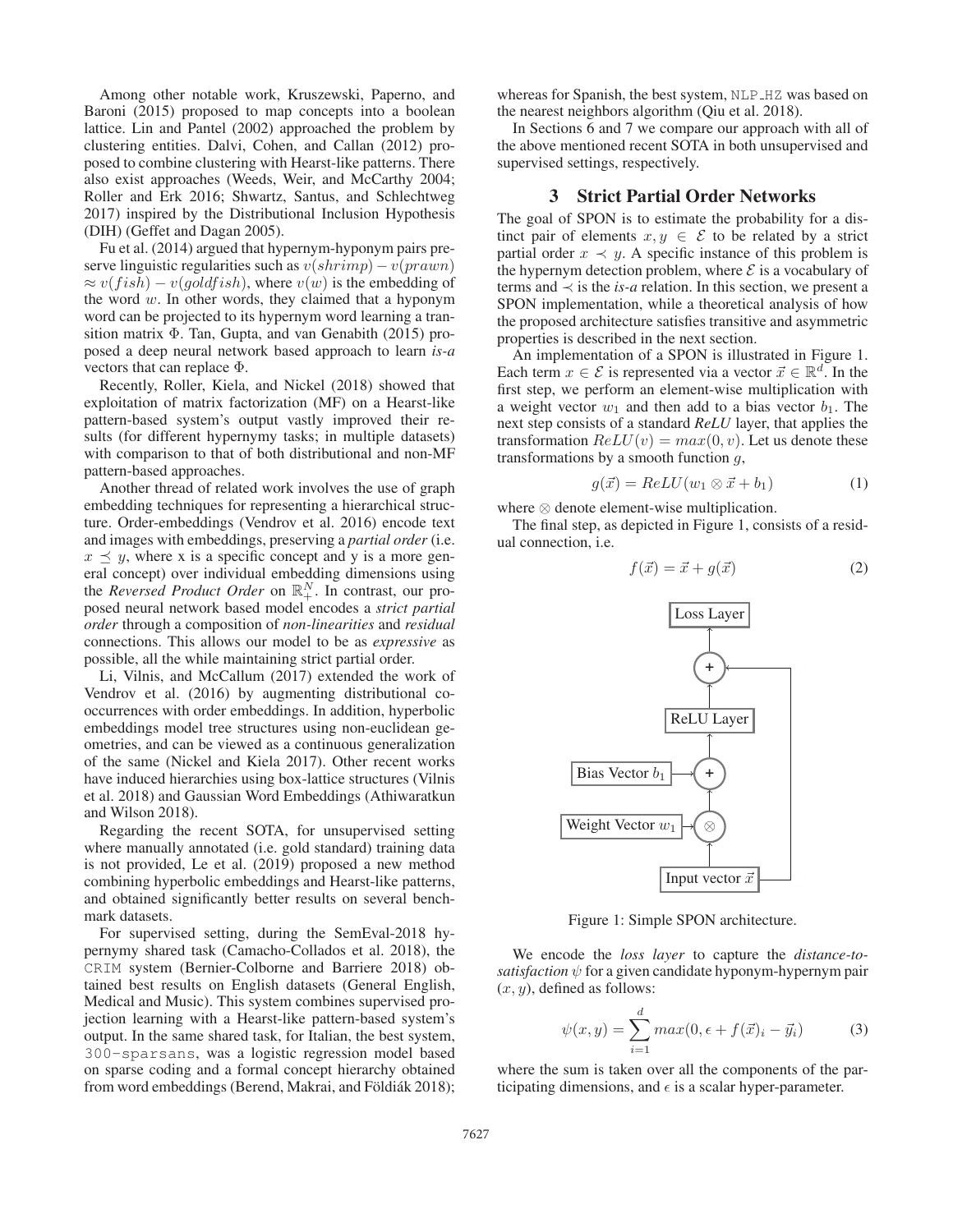The network is trained by feeding positive and negative examples derived from a training set  $T$  containing *is-a* relations and their corresponding scores. Each positive training instance consists of a pair  $(x, \mathcal{H}_x)$ , where  $\mathcal{H}_x$  is the set of candidate hypernyms of  $x$  in the training data. Negative instances for a given term x, denoted by  $\mathcal{H}'_x$ , are generated by selecting terms uniformly at random from  $\mathcal{E}$ . More formally, for a given candidate hyponym term  $x$ , let

$$
\mathcal{H}_x = \{ e \in \mathcal{E} \mid (x, e, s) \in \mathcal{T} \}
$$
 (4)

denote all the candidate hypernym terms of  $x$ , and let

$$
\mathcal{H}'_x = \{ e \in \mathcal{E} | (x, e, .) \notin \mathcal{T} \}
$$
 (5)

denote negative hypernym samples for  $x$ . Negative hypernym terms are sampled at random from  $\mathcal{E}$ , and as many negative samples are generated that satisfy  $|\mathcal{H}_x| + |\mathcal{H}'_x| = k$ , a constant (hyper-narameter for the model) constant (hyper-parameter for the model).

The probability of  $(x, y)$  being a true hyponym-hypernym pair is then calculated using an approach analogous to *Boltzmann distribution* as follows,

$$
p(x,y) = \frac{e^{-\psi(x,y)}}{\sum_{z \in \mathcal{H}_x \cup \mathcal{H}_x'} e^{-\psi(x,z)}}
$$
(6)

Equation 6 is used for training, while during scoring, the probability that a pair  $(x, y)$  exhibits *hypernymy* relationship is given by,

$$
p(x,y) = \frac{e^{-\psi(x,y)}}{\sum_{z \in \mathcal{H}} e^{-\psi(x,z)}}
$$
(7)

whereas, the most likely hypernym term  $y^*$  for a given hyponym term  $x$  is given by,

$$
y^* = \underset{y \in \mathcal{H}}{\arg \max} \frac{e^{-\psi(x,y)}}{\sum_{z \in \mathcal{H}} e^{-\psi(x,z)}}
$$
(8)

Here,  $H$  denotes the list of all hypernym terms observed in the training set  $\mathcal{T}$ .

Finally, we define the loss function  $\mathcal J$  using a weighted negative log-likelihood criterion (w-NLL) defined as follows,

$$
\mathcal{J} = -\sum_{(x,y,s)\in\mathcal{T}} s \log p(x,y) \tag{9}
$$

where s represents the relative importance of the loss associated with pair  $(x, y) \in \mathcal{T}$ .

# 4 Theoretical Analysis

*Hypernymy* relations within a taxonomy satisfy two properties: *asymmetry* and *transitivity*. The *asymmetry* property states that given two distinct terms  $x, y \in \mathcal{E}$ , if  $x \prec y$  then  $y \nless x$ . The *transitive* property states that given three distinct terms  $x, y, z \in \mathcal{E}$ , if  $x \prec y$  and  $y \prec z$  then  $x \prec z$ .

In this section we analytically demonstrate that the neural network architecture depicted in Fig. 1, whose forward pass expressions are given by equations 1 and 2, satisfy *asymmetry* and *transitive* properties.

As described by equation 3, our proposed model assigns a zero loss for a given hyponym-hypernym pair  $(x, y)$  if the

learned model satisfies  $f(\vec{x}) < \vec{y}$  element-wise. This formulation of the *loss layer* puts forth the following constraint lation of the *loss layer* puts forth the following constraint that defines our model,

$$
x \prec y \iff f(\vec{x})_i < \vec{y}_i, \ \forall i \tag{10}
$$

 $x \prec y \iff f(\vec{x})_i < \vec{y}_i$ ,  $\forall i$  (10)<br>In other words, the relation  $\prec$  is satisfied if and only if  $f(\vec{x}) < \vec{y}$ , component-wise. In the rest of this section, we show that under the assumption of [10] our proposed model show that under the assumption of [10], our proposed model for *hypernymy* relation satisfies *asymmetry* and *transitivity*.

#### Theorem 4.1. *Expression 10 satisfies asymmetry.*

*Proof.* Let  $x \prec y$ . Then, it follows expression 10 that  $f(\vec{x}) < \vec{y}$  component wise. We need to show that  $y \nless x$ .<br>Using the definition of equation 10 it is enough to show Using the definition of equation 10, it is enough to show  $f(\vec{y}) \geq \vec{x}$  component wise.<br>Now using equation 2.

Now, using equation 2, we have  $f(\vec{y}) = \vec{y} + g(\vec{y})$ . From<br>edefinition of function q it is clear that  $g(\vec{x}) > 0$  comthe definition of function g, it is clear that  $g(\vec{x}) \geq 0$  com-<br>ponent wise. Thus, applying this inequality to the previous ponent wise. Thus, applying this inequality to the previous expression, we have  $f(\vec{y}) \geq \vec{y}$  component wise. On similar lines we can also show that lines, we can also show that

$$
f(\vec{x}) \ge \vec{x} \ \forall x \in \mathcal{E} \tag{11}
$$

component wise.

We now have  $f(\vec{y}) \geq \vec{y} > f(\vec{x}) \geq \vec{x}$  component wise.<br>le middle inequality holds since we assume  $x \prec y$  in The middle inequality holds, since we assume  $x \prec y$ ; in other words,  $f(\vec{x}) < \vec{y}$  holds component wise. Thus expres-<br>sion 10 satisfies asymmetry sion 10 satisfies asymmetry.

 $\Box$ 

### Theorem 4.2. *Expression 10 satisfies transitivity.*

*Proof.* Let  $x \prec y$  and  $y \prec z$ . Then, it follows from expression 10 that  $f(\vec{x}) < \vec{y}$  and  $f(\vec{y}) < \vec{z}$ , component wise. We need to show that  $x \prec z$  or alternatively that  $f(\vec{x}) < \vec{z}$ need to show that  $x \prec z$  or, alternatively, that  $f(\vec{x}) < \vec{z}$ .<br>Generalizing equation 11 we have  $\forall e \in \mathcal{E}$ ,  $f(\vec{e})$ .

Generalizing equation 11, we have,  $\forall e \in \mathcal{E}, f(\vec{e}) \ge \vec{e}$ <br>mponent wise. Using this observation, we have  $f(\vec{r}) <$ component wise. Using this observation, we have  $f(\vec{x}) < \vec{v} < f(\vec{n}) < \vec{z}$  component wise. Note that the middle in- $\vec{y} \leq f(\vec{y}) < \vec{z}$  component wise. Note that the middle in-<br>equality holds from the aforementioned observation. This equality holds from the aforementioned observation. This proves that Expression 10 satisfies transitivity. П

# 5 Generalizing SPON to OOV

The proposed SPON model is able to learn embedding for terms appearing in the training data (extracted either using Hearst-like patterns or provided via a manually labelled training set). However, for tasks wherein one needs to induce *hypernymy* relationships automatically from a text corpus, Hearst-like patterns usually are not exhaustive.

Yet, there is often a practical requirement in most applications to assign OOV to their most likely correct type(s). Designing a system that fulfills this requirement is highly significant since it allows the creation of *hypernymy* relationships from a given text corpus, avoiding the problem of sparsity that often characterizes most knowledge bases. The basic idea is to use an *augmented* SPON approach that leverages distributional similarity metrics between words in the same corpus. This is formally described as follows.

For a given domain, let  $\mathcal{I}^{trial}$  and  $\mathcal{O}^{trial}$  denote the invocabulary and OOV input trial hyponym terms; and let  $\mathcal{I}^{test}$  and  $\mathcal{O}^{test}$  denote the in-vocabulary and OOV input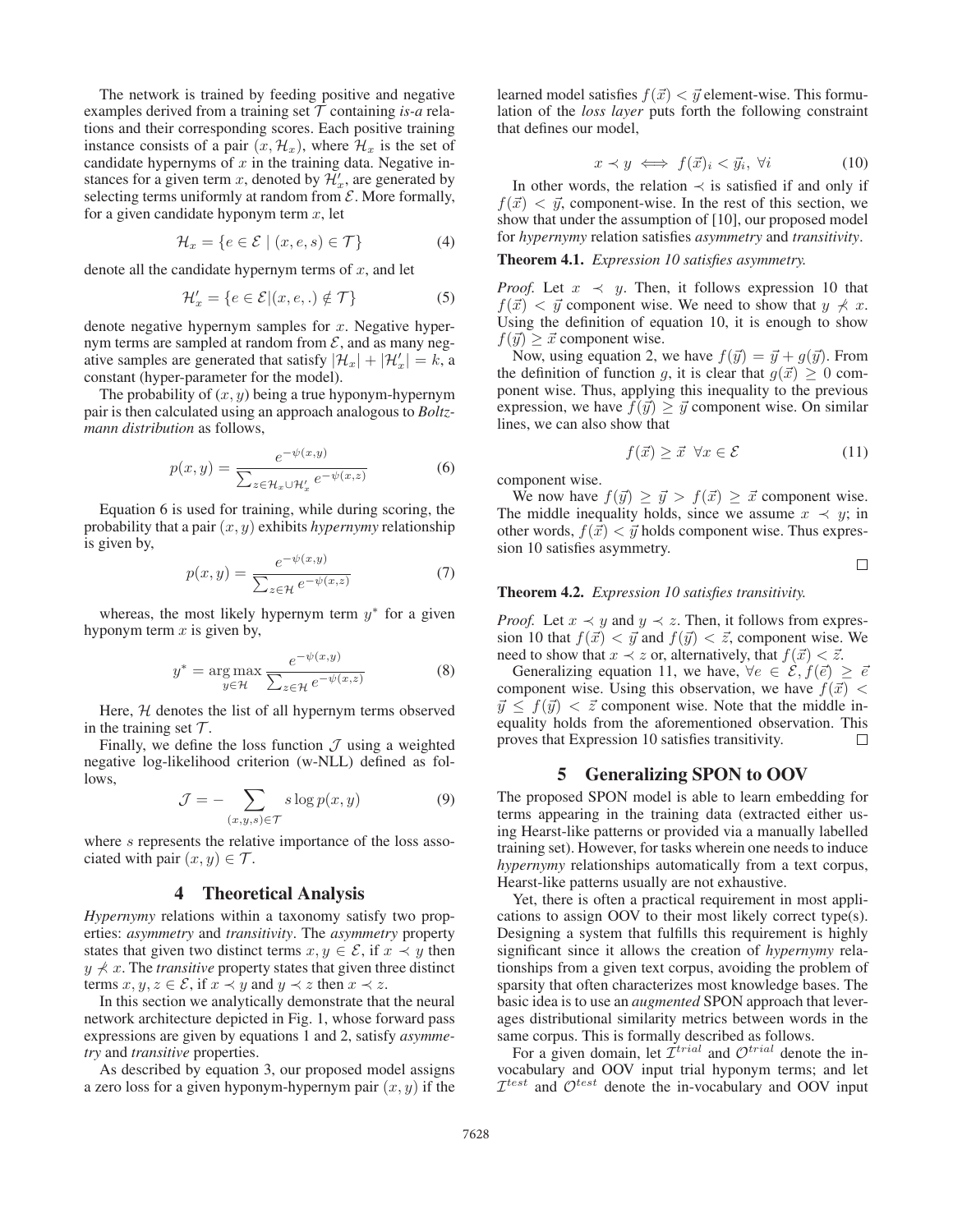test hyponym terms respectively. Let  $\mathcal{E}^{train}$  denote all the terms observed in the list of training *hyponym-hypernym* pairs, and let  $\mathcal{H}^{train}$  denote the list of known hypernyms obtained from the list of training pairs. The hyponym terms from  $\mathcal{I}^{trial}$  and  $\mathcal{I}^{test}$  are handled by our proposed SPON model, i.e. top-ranked hypernyms for each hyponym term are generated via our model.

The rest of this section deals with how to generate top ranked hypernyms for each hyponym term within  $\mathcal{O}^{trial}$  and  $\mathcal{O}^{test}$  respectively. Let  $Y_x$  be the random variable denoting the hypernym assignment for an OOV term  $x \in \mathcal{O}^{test}$ (Similar approach holds for OOV terms from  $\mathcal{O}^{trial}$ ). The probability of the random variable  $Y_x$  taking on the value  $c \in \mathcal{H}^{train}$  is then given by,

$$
P(Y_x = c|x) = \sum_{h \in \mathcal{E}^{train}} P(Y_x = c, h|x)
$$

$$
= \sum_{h \in \mathcal{E}^{train}} P(Y_x = c|h, x). P(h|x) \quad (12)
$$

The first equality in the above expression is a direct consequence of *Marginalisation* property in probability, whereas the second equality merely represents the *marginal* probability in terms of *conditional* probability.

We now make a *conditional independence* assumption, i.e.  $Y_x \perp x \mid h$ , or in other words, ignoring the subscript for brevity we have,  $P(Y_x = c | h, x) = P(Y = c | h)$ . Using this assumption, we can rewrite Equation 12 as,

$$
P(Y_x = c|x) = \sum_{h \in \mathcal{E}^{train}} P(Y = c|h).P(h|x)
$$

$$
\approx \sum_{h \in S_x^p} P(Y = c|h).f(h|x) \tag{13}
$$

where  $f$  is a scoring function that provides a score between [0, 1], and  $S_x^p$  contains *p-terms* from  $\mathcal{E}^{train}$  that provide top-<br>k largest values for the scoring function f. In practice, we k largest values for the scoring function  $f$ . In practice, we first normalize the values of  $f(h|x)$  where  $h \in S_x^n$  using a softmax operation before computing the weighted sum as *softmax* operation, before computing the weighted sum, as per Equation 13. Also, note that  $p$  is a hyper-parameter in this model.

Looking back at Equation 13, we notice that the first part of the summation, i.e.  $P(Y = c|h)$ , can be obtained directly from our proposed SPON model, since  $h \in \mathcal{E}^{train}$ . In addition, we model the function  $f(h|x)$  as cosine-similarity between the vectors for the term  $h$  and  $x$ , wherein the vectors are trained via a standard Word2Vec model pre-built on the corresponding tokenized corpus for the given benchmark dataset.

Summarizing, given a query OOV term within the *trial* or *test* fold of any dataset, our proposed model follows the aforementioned strategy to generate a list of *hypernym* terms that have been ranked using the formula in Equation 13.

It should be *clearly* pointed out that our aforementioned proposed OOV strategy is not a stand-alone strategy, rather its performance is inherently *dependent* of SPON.

# 6 Unsupervised Benchmarks and Evaluation

SPON is intrinsically supervised because it requires example *is-a* pairs for training. However, it can also be applied to

| Valid | <b>Test</b> |
|-------|-------------|
| 1,453 | 13,089      |
|       | 12,714      |
| 275   | 2,495       |
| 5,236 | 47,321      |
| 167   | 1,501       |
|       | 736         |

Table 1: Statistics for benchmark datasets used in unsupervised *hypernym detection* and *direction prediction* tasks. The columns represent the number of *hyponym-hypernym* pairs within the *validation* and *test* folds respectively.

|       | English | Italian/Spanish | Music/Medical |
|-------|---------|-----------------|---------------|
| Train | 1500    | 1000            | 500           |
| Trial | 50      | 25              | 15            |
| Test  | 1500    | 1000            | 500           |

Table 2: Number of hyponyms in different datasets within SemEval 2018 *hypernym discovery* task.

unsupervised hypernymy task, provided that example *is-a* pairs are generated by an external unsupervised process such as Hearst-like patterns.

#### Benchmarks

In the unsupervised setting, no gold training data is provided and the system is supposed to assess the validity of test data, provided as a set of pairs of words. A small validation dataset is also provided which is used for tuning hyperparameters.

We evaluated our approach on two tasks. The first one is *hypernym detection* where the goal is to classify whether a given pair of terms are in a hypernymy relation. The second task is *direction prediction*, i.e. to identify which term in a given pair is the hypernym. We use the *same datasets, same settings, same evaluation script and same evaluation metrics* as Roller, Kiela, and Nickel (2018). Table 1 shows the dataset statistics for unsupervised benchmarks, wherein the split into validation/test folds is already given.<sup>1</sup>

For detection, Average Precision is reported on 5 datasets, namely BLESS (Baroni and Lenci 2011), LEDS (Baroni et al. 2012), EVAL (Santus et al. 2015), WBLESS (Weeds et al. 2014) and SHWARTZ (Shwartz, Goldberg, and Dagan 2016). While for direction, Average Accuracy is reported on 3 datasets, which are BIBLESS (Kiela et al. 2015), BLESS and WBLESS. We refer the readers to Roller, Kiela, and Nickel (2018) for details about these datasets.

We adopted the approach of Roller, Kiela, and Nickel (2018) where a list  $\mathcal L$  of hyponym-hypernym pairs  $(x, y)$ is extracted using a Hearst-like pattern-based system. This system consists of 20 Hearst-like patterns applied to a concatenation of Wikipedia and Gigaword corpora, to generate L.

Each pair within  $\mathcal L$  is associated with a count  $c$  (how often  $(x, y)$  has been extracted). Positive Mutual Information

<sup>&</sup>lt;sup>1</sup>The only exception to this is BIBLESS dataset comprising of 1669 pairs, for which the split is not provided a priori.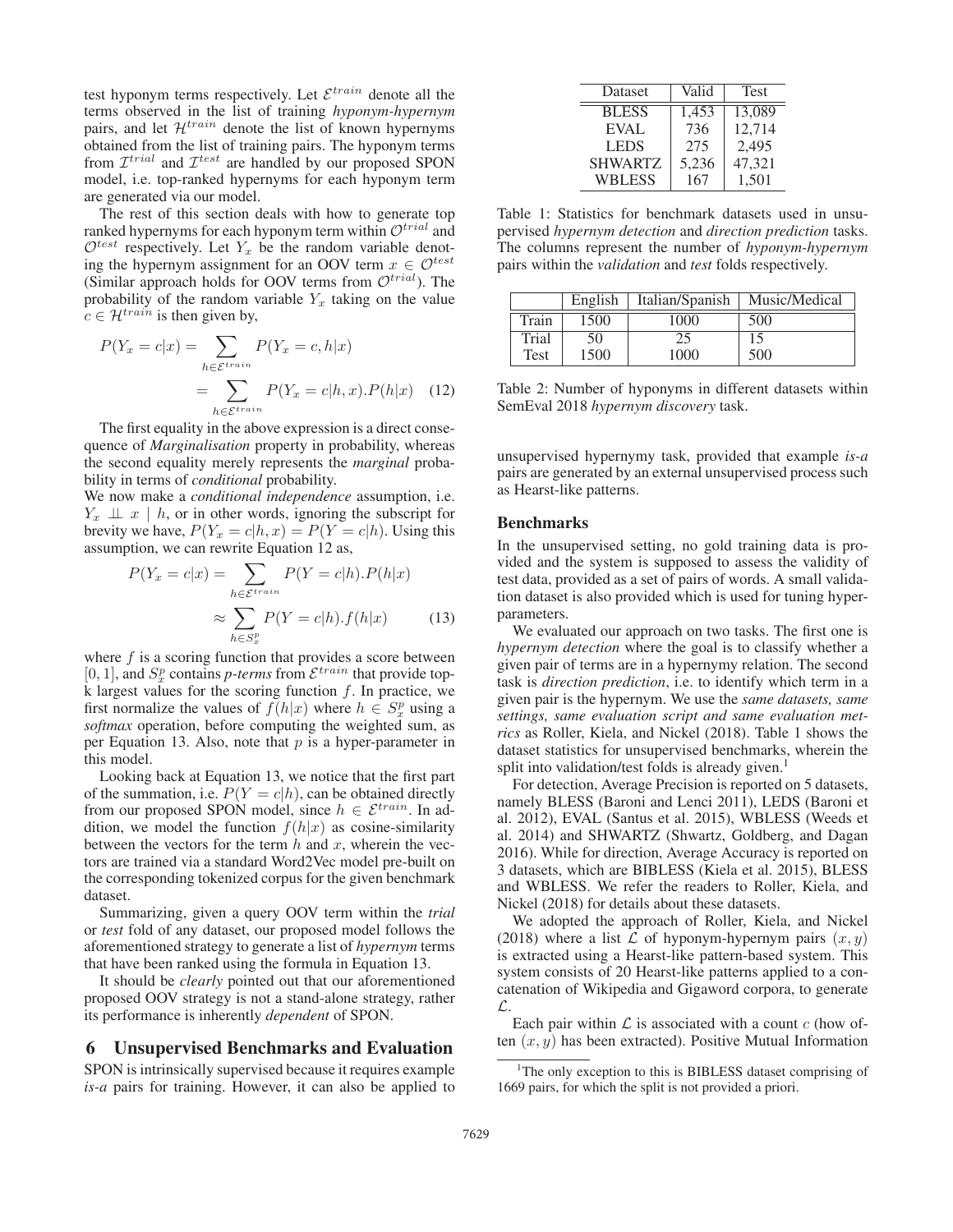|                      | Detection (Average Precision) |             |             |                |               | Direction (Average Accuracy) |        |                |  |
|----------------------|-------------------------------|-------------|-------------|----------------|---------------|------------------------------|--------|----------------|--|
|                      | <b>BLESS</b>                  | <b>EVAL</b> | <b>LEDS</b> | <b>SHWARTZ</b> | <b>WBLESS</b> | <b>BLESS</b>                 | WBLESS | <b>BIBLESS</b> |  |
| Count based $p(x,y)$ | .49                           | .38         |             | .29            | .74           | .46                          | .69    | .62            |  |
| ppmi(x,y)            | .45                           | .36         | .70         | .28            | .72           | .46                          | .68    | .61            |  |
| $SVD$ ppmi $(x,y)$   | .76                           | .48         | .84         | .44            | .96           | .96                          | .87    | .85            |  |
| HyperbolicCones      | .81                           | .50         | .89         | .50            | .98           | .94                          | .90    | .87            |  |
| Proposed SPON        | .81                           | .50         | .91         | .50            | .98           | .97                          | .91    | .87            |  |

Table 3: Results on the unsupervised *hypernym detection* and *direction prediction* tasks. The first three rows of results are from Roller, Kiela, and Nickel (2018). The *HyperbolicCones* results were reported by Le et al. (2019). The improvements in LEDS and BLESS benchmark are statistically significant with *two-tailed p values* being 0.019 and  $\leq 0.001$  respectively.



Figure 2: Breakdown of hyponym terms within the test fold for each dataset in the hypernym discovery task. By *Invocab* we mean hyponym terms within *test* fold that have been observed while training SPON, whereas by OOV we mean new hyponym terms that have been exclusively observed for the first time in *test* fold and not seen during *training*.

(PPMI) (Bullinaria and Levy 2007) for each *(x, y)* is then calculated. Let the size of  $\mathcal E$  be m and let  $M \in \mathbb R^{m \times m}$  be the PPMI matrix. We use a similar scoring strategy as Roller, Kiela, and Nickel (2018), i.e. truncated SVD approach to generate term embeddings, and score each pair using cosine similarity. This creates a modified list  $\mathcal T$ , which is the input for SPON (as mentioned in Section 3).

In order to be directly comparable to Roller, Kiela, and Nickel (2018) and Le et al. (2019), we used the *same input file* of Roller, Kiela, and Nickel (2018) containing candidate hyponym-hypernym-count triples, i.e. a total of 431,684 triples extracted using Hearst-like patterns from a combination of Wikipedia and Gigaword corpora.

We used the following hyper-parameter configuration for the *rank* parameter of the SVD based models: 50 for BLESS, WBLESS, and BIBLESS; 25 for EVAL, 100 for LEDS and 5 for SHWARTZ. Optimal hyper-parameter configurations for our proposed SPON model were determined empirically using validation fold for the benchmark datasets.

For each experiment, the embedding dimensions *d* were chosen out of  $\{100, 200, 300, 512, 1024\}$ , whereas the  $\epsilon$ parameter was chosen out of  $\{10^{-1}, 10^{-2}, 10^{-3}, 10^{-4}\}$ .  $k$ <br>is set to 1000 for all experiments. For example, in Table 3. is set to 1000 for all experiments. For example, in Table 3, the SPON model used the following hyper-parameters on BLESS dataset:  $d = 300, \epsilon = 0.01$ .

|                  | <b>BLESS</b> | EVAL. | LEDS. | <b>WBLESS</b> |
|------------------|--------------|-------|-------|---------------|
| RELU+Residual    | .81          | .50   | .91   | .98           |
| <b>RELU Only</b> | .73          | .49   | .82   | .96           |
| Tanh+Residual    | 79           | .49   | .90   | .98           |

Table 4: Ablation tests reporting *Average Precision* values on the unsupervised *hypernym detection* task, signifying the choice of *layers* utilized in our proposed SPON model. The first row represents SPON i.e. a *RELU* layer followed by a *Residual* connection. The second row removes the *Residual* connection, whereas the third row substitutes the *nonnegative* activation layer *RELU* with *Tanh* that can take negative values.

| Method                        | <b>Average Precision</b> |
|-------------------------------|--------------------------|
| OE (Vendrov et al. 2016)      | 0.761                    |
| Smoothed Box (Li et al. 2019) | 0.795                    |
| SPON (Our Approach)           | 0.811                    |

Table 5: Results on the unsupervised *hypernym detection* task for BLESS dataset. With 13,089 test instances, the improvement in Average Precision values obtained by SPON as compared against Smoothed Box model is statistically significant with *two-tailed p value* equals 0.00116.

In addition, we used  $L_1$  regularization for model weights, and also used *dropout* with *probability* of 0.5. Adam optimizer was used with default settings. In addition, the term vectors in our model were initialized uniformly at random, and are constrained to have unit  $L_2$  norm during the entire training procedure. Furthermore, an early stopping criterion of 20 *epochs* was used.

### Evaluation

We use the same evaluation script as provided by Roller, Kiela, and Nickel (2018) for evaluating our proposed model. Table 3 shows the results on the unsupervised tasks of *hypernym detection* and *direction predictions*, reporting average precision and average accuracy, respectively.

The first row titled *Count based* (in Table 3) depicts the performance of a Hearst-like Pattern system baseline, that uses a *frequency* based threshold to classify candidate hyponym-hypernym pairs as positive (i.e. exhibiting *hypernymy*) or negative (i.e. not exhibiting *hypernymy*). The *ppmi* approach in Table 3 builds upon the *Count based* approach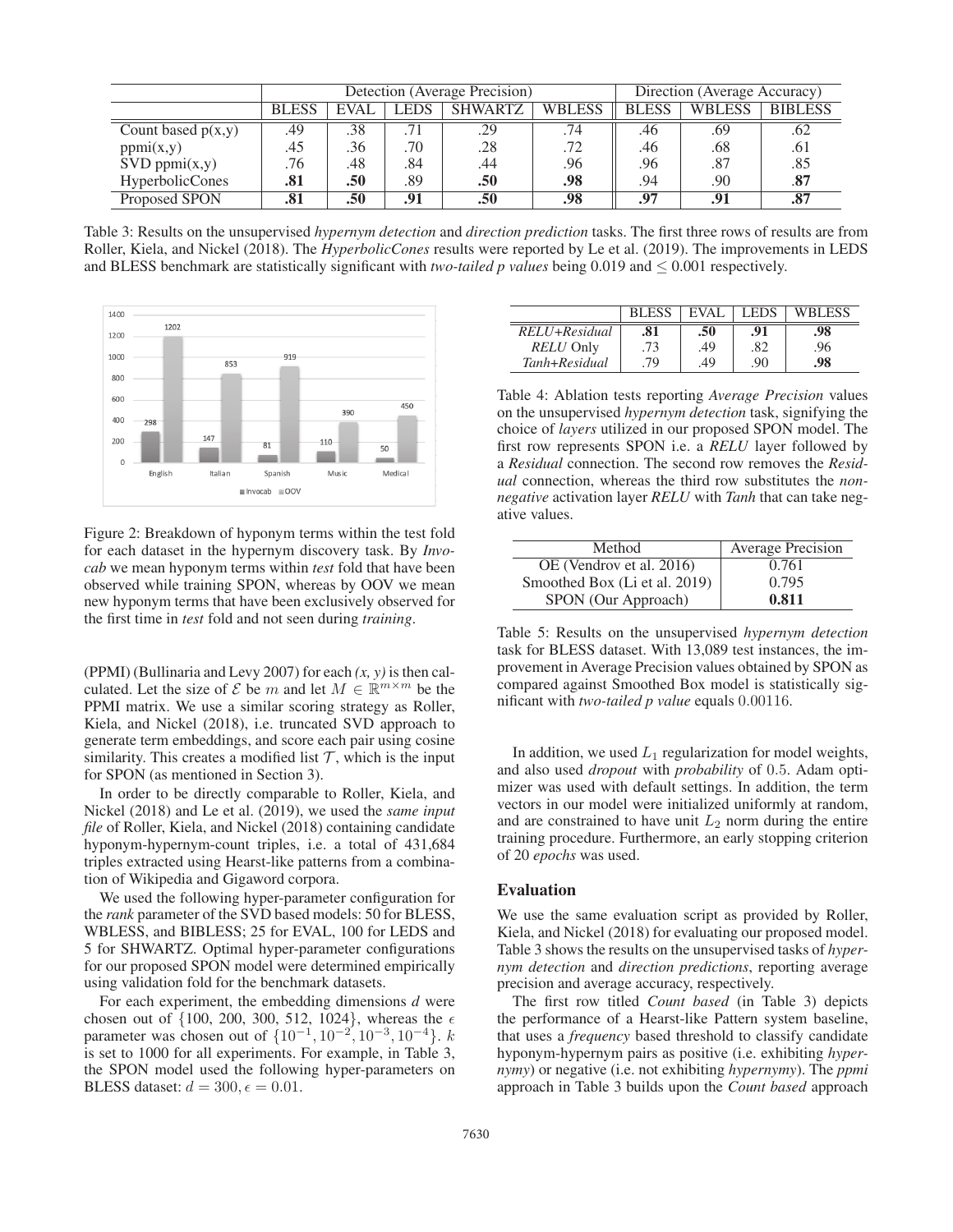|              | <b>English</b> |            |          |            | <b>Spanish</b> |                          | <b>Italian</b> |       |       |
|--------------|----------------|------------|----------|------------|----------------|--------------------------|----------------|-------|-------|
|              | <b>MAP</b>     | <b>MRR</b> | P@5      | <b>MAP</b> | <b>MRR</b>     | P@5                      | <b>MAP</b>     | MRR   | P@5   |
| <b>CRIM</b>  | 19.78          | 36.10      | 19.03    |            | _              | $\overline{\phantom{a}}$ | -              | -     |       |
| NLP HZ       | 9.37           | 7.29       | .19<br>Q | 20.04      | 28.27          | 20.39                    | 37             | 19.19 | 1.23  |
| 300-sparsans | 8.95           | 19.44      | 8.63     | 7.94       | .56<br>37.     | 17.06                    | 12.08          | 25.14 | 1.73  |
| <b>SPON</b>  | 20.20          | 36.95      | 19.40    | 32.64      | 50.48          | 32.76                    | 17.88          | 29.80 | 17.95 |

Table 6: Results on SemEval 2018 General-purpose hypernym discovery task. CRIM, NLP HZ, and 300-sparsans are the corresponding best systems on English, Spanish and Italian datasets (see Section 2).

|             |                    | <b>Music</b>       |                    |  |  |
|-------------|--------------------|--------------------|--------------------|--|--|
|             | <b>MAP</b>         | <b>MRR</b>         | P@5                |  |  |
| <b>CRIM</b> | 40.97              | 60.93              | $41.\overline{31}$ |  |  |
| <b>SPON</b> | 54.70              | 71,20              | 56.30              |  |  |
|             | <b>Medical</b>     |                    |                    |  |  |
|             | <b>MAP</b>         | <b>MRR</b>         | P@5                |  |  |
| <b>CRIM</b> | 34.05              | 54.64              | 36.77              |  |  |
| <b>SPON</b> | $33.\overline{50}$ | $\overline{50.60}$ | 35.10              |  |  |

Table 7: Results on SemEval 2018 Domain-specific hypernym discovery task. CRIM is the best system on the domain specific datasets.

by using Pointwise Mutual Information values for classification. *SVD ppmi* approach, the main contribution from Roller, Kiela, and Nickel (2018) builds low-rank embeddings of the PPMI matrix, which allows to make predictions for unseen pairs as well.

*HyperbolicCones* is the SOTA (Le et al. 2019) in both these tasks. The final row reports the application of SPON (on the input provided by SVD ppmi) which is an original contribution of our work. Results clearly show that SPON achieves SOTA results on all datasets. In fact, on three datasets, SPON outperforms *HyperbolicCones*. Furthermore, improvements in LEDS and BLESS benchmarks are statistically significant with *two-tailed p values* being 0.019 and  $\leq$  0.001 respectively.

A plausible explanation for this improved performance might be due to the fact that *hypernymy* relationships are better represented as *Directed Acyclic Graphs*(DAGs) rather than trees (Suchanek, Kasneci, and Weikum 2008), and we believe that SPON is more suitable to represent *hypernymy* relationships as opposed to *HyperbolicCones* in which the constant negative curvature strongly biases the model towards trees.

Ablation Tests. The *analysis* in Section 4 which shows that our choice of function f satisfies *asymmetry* and *transitive* properties, holds true because f satisfies  $f(\vec{x}) \geq \vec{x}$ <br>component-wise. We have chosen to define f as a noncomponent-wise. We have chosen to define  $f$  as a nonnegative activation function *RELU* followed by a *Residual* layer. In this section, we perform *two* sets of ablation experiments, *first* where we remove the *Residual* connections altogether, and *second* where we replace the non-negative activation function *RELU* with *Tanh* that can take on negative values.

Table 4 shows the results for each of these ablation experiments, when evaluated on the unsupervised *hypernym detection* task across *four* datasets chosen randomly. Removing the *Residual* layer and using *RELU* activation function only, violates the aforementioned component-wise inequality  $f(\vec{x}) \geq \vec{x}$ , and has the worst results out of the three. On<br>the other hand using *Residual* connections with *Tanh* activathe other hand, using *Residual* connections with *Tanh* activations may not violate the aforementioned inequality, since, it depends upon the *sign* of the activation outputs. This *argument* is supported by the results in Table 4, wherein using *Tanh* activations instead of *RELU* almost provides *identical* results, except for the BLESS dataset. Nevertheless, the results in Table 4 show that encouraging *asymmetry* and *transitive* properties for this *task*, in fact improves the results as opposed to not doing the same.

Furthermore, Table 5 illustrates the results on the unsupervised *hypernym detection* task for BLESS dataset, wherein we compare our proposed SPON model to other supervised SOTA approaches for hypernym prediction task, namely Order Embeddings (OE) approach as introduced by (Vendrov et al. 2016), and Smoothed Box model as introduced by (Li et al. 2019). We run the OE and Smoothed Box experiments using the codes provided with those papers.

In addition, we used the validation fold within BLESS dataset to empirically determine optimal hyper-parameter configurations, and settled on the following values: For OE, we used an embedding dimensions of 20, margin parameter of 5, generated *one* negative example for every positive instance using so-called *contrastive* approach. For Smoothed Box model, we used an embedding dimensions of 50 and generated *five* negatives per training instance. In either case, we observed that using the entire set of *is-a* pairs extracted by the Hearst-like patterns (without employing a frequency based cutoff) for training provided the best performance.

From Table 5, it is clear that SPON performs much better (by atleast 1.6%) as compared to Smoothed Box model as well as Order Embedding model in an Unsupervised benchmark dataset.

# 7 Supervised Benchmarks and Evaluation

In the supervised setting, a system has access to a large corpus of text from where training, trial, and test *is-a* pairs are extracted, and labeled manually.

# Benchmarks

We used the benchmark of *SemEval 2018 Task on Hypernym Discovery*. The task is defined as *"given an input term,*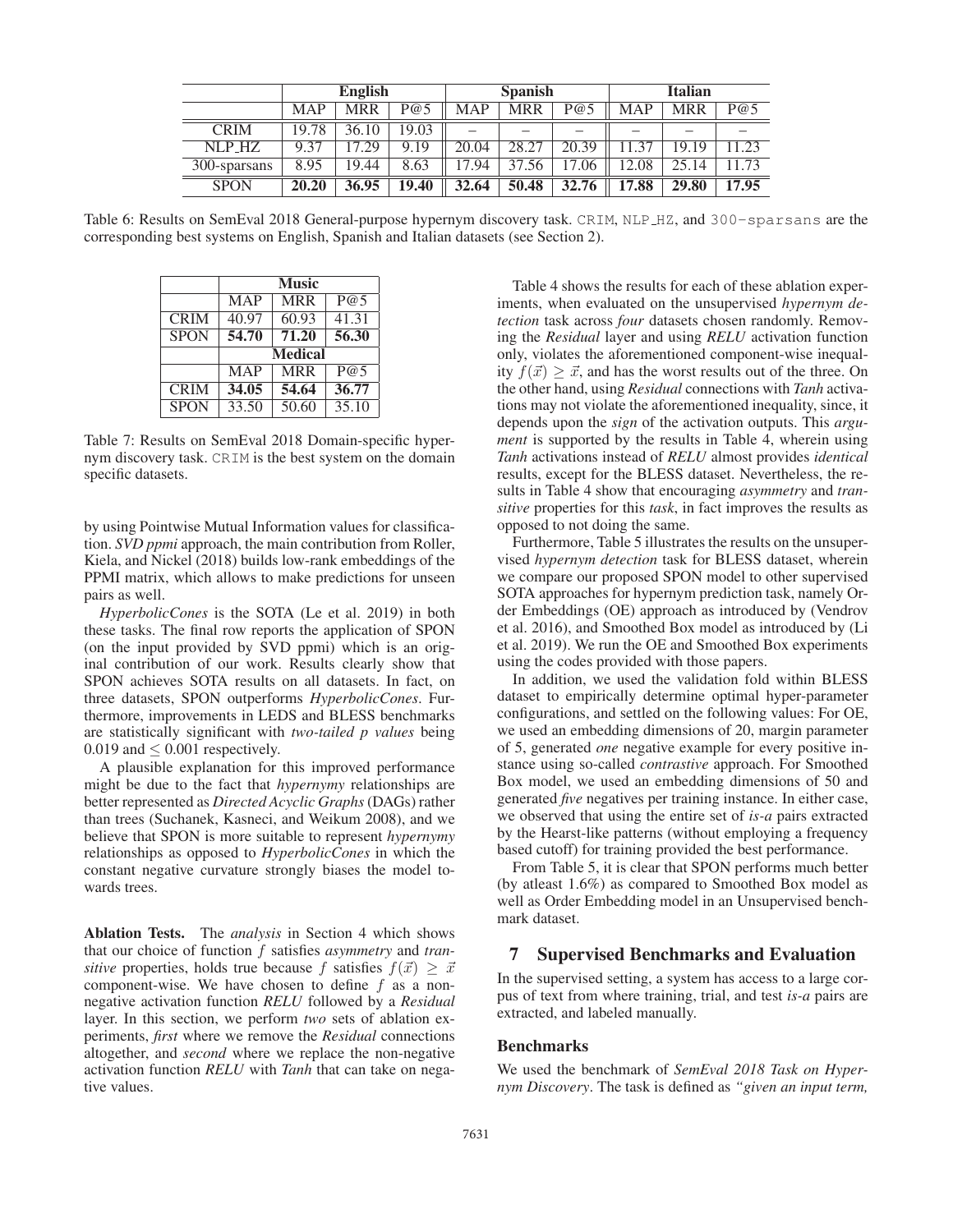| Term             | <b>Predicted hypernyms</b>                      |
|------------------|-------------------------------------------------|
| dicoumarol       | drug, carbohydrate, acid, person,               |
| Planck           | person, particle, physics, elementary particle, |
| <b>Belt Line</b> | main road, infrastructure, expressway,          |
| relief           | service, assistance, resource,                  |
| honesty          | virtue, ideal, moral philosophy,                |
| shoe             | footwear, shoe, footgear, overshoe,             |
| ethanol          | alcohol, fuel, person, fluid, resource,         |
| ruby             | language, precious stone, person,               |

Table 8: Examples of ranked predictions (from left-to-right) made by our system on a set of eight *randomly* selected test queries from SemEval 2018 English dataset. The top four query terms are OOV, while the bottom ones are Invocabulary. Hypernyms predicted by SPON that matches the gold annotations are highlighted in bold, while we use underline for predictions that we judge to be correct but are missing in the gold standard expected hypernyms.

*retrieve its hypernyms from a target corpus"*. For each input hyponym in the test data, a ranked list of candidate hypernyms is expected. The benchmark consists of five different subtasks covering both general-purpose (multiple languages – English, Italian, and Spanish) and domain-specific (Music and Medicine domains) hypernym discovery .

# Experimental Settings

This subsection describes the technical solution we implemented for the SemEval tasks, more specifically, the strategies for training dataset augmentation, handling OOV terms, and the hyperparameter optimization.

For the corpora in English, we augmented the training data using automatically extracted pairs by an unsupervised Hearst-like Pattern (HP) based system, following an approach similar to that described by Bernier-Colborne and Barriere (2018), the best system in English, Medical and Music hypernymy subtasks in SemEval 2018. Henceforth, we refer to our pattern-based approach as the HP system.

The HP system uses a fixed set of Hearst-like patterns (e.g. "y such as x", "y including than  $x_1$ ,  $x_2$ ", etc) to extract pairs from the input corpus. Then, it filters out any of these pairs where either *x* (hyponym) or *y* (hypernym) is not seen in the corresponding vocabulary provided by the organizers of the shared task. It also discards any pair where *y* is not seen in the corresponding gold training data.

Following that, the HP system makes a directed graph by considering each pair as an edge and the corresponding terms inside pair as nodes. The weight of each edge is the count/frequency of how often *(x, y)* has been extracted by the Hearst-like patterns.

It also excludes any cycle inside the graph; e.g. if *(x, y)*, *(y, z)* and *(z, x)* then all these edges (i.e. pairs) were discarded. Finally, it discards any edge that has a value lower than a frequency threshold, *ft*. We set *ft*=10 for *English*. For *Medical* and *Music*, we set *ft*=2.

The *is-a* pairs obtained from HP system are then merged with the corresponding training gold pairs (i.e. treated them equally) to form a larger training set for English, Medical and Music datasets. As a result of this step, the number of

total unique training pairs for English, Medical and Music increased to 17,903 (from 11,779 training gold pairs), 4,593 (from 3,256) and 6,282 (from 5,455) correspondingly.

The dataset statistics for the *general-purpose* and *domainspecific* hypernym discovery tasks are mentioned in Table 2. It is evident that a significant fraction of the terms in the Trial/Test fold is OOV (see Figure 2), therefore SPON is not able to make any assessment about them. Therefore, in order to handle OOV cases, we represent all terms in the dictionary provided by the SemEval organizers via Word2Vec vectors acquired from the given text corpus.

The *dimensions* d for SPON model was chosen from  $\{50, 100, 200\}$ , whereas the parameter p (for handling OOV terms) was chosen from  $\{2, 3, 5, 8, 10\}$ . Parameter k (from Equation 5) was chosen from {100, 200, 500}. The *regularization*, *dropout* and *initialization* strategies are exactly similar to Section 7. An early stopping criterion of *50 epochs* was used.

# Evaluation

We use the *scorer* script provided as part of *SemEval-2018* Task 9 for evaluating our proposed model. Table 6 shows the results on the three general purpose domains of English, Spanish, and Italian respectively. For brevity, we compare only with the SOTA, *i.e.*, the best system in each task. Performances of all the systems that participated in *SemEval 2018 Task* on Hypernym Discovery can be found in (Camacho-Collados et al. 2018). Similarly, Table 7 shows the results on the two domain-specific tasks of music and medical domain corpora. SPON outperforms the SOTA systems in all tasks except for the medical domain in which it achieves comparable results. It is worthwhile to notice that SPON is fully domain-agnostic, *i.e.*, it neither uses any domain-specific approaches, nor any domain-specific external knowledge. We provide an illustration of the output of our system in Table 8, showing a sample of randomly selected terms and their corresponding ranked predictions.

# 8 Conclusion and Future Work

In this paper, we introduced SPON, a novel neural network architecture that models *hypernymy* as a strict partial order relation. We presented a materialization of SPON, along with an *augmented* variant that assigns *types* to OOV *terms*. An extensive evaluation over several widely-known academic benchmarks demonstrates that SPON largely improves (or attains) SOTA values across different tasks.

There are so many benchmark datasets for hypernymy prediction task with different evaluation settings (supervised and unsupervised). None of the recent approaches choose to report results on all of them which makes it difficult to decide whether any one of them performs consistently well over others. Our paper fills this void.

In the future, we plan to explore how to extend SPON in two directions. On the one hand, we plan to analyze how to use SPON for the taxonomy construction task (*i.e.*, constructing a hierarchy of hypernyms instead of flat *is-a* pairs). On the other hand, we plan to generalize our work to relations other than *is-a*.